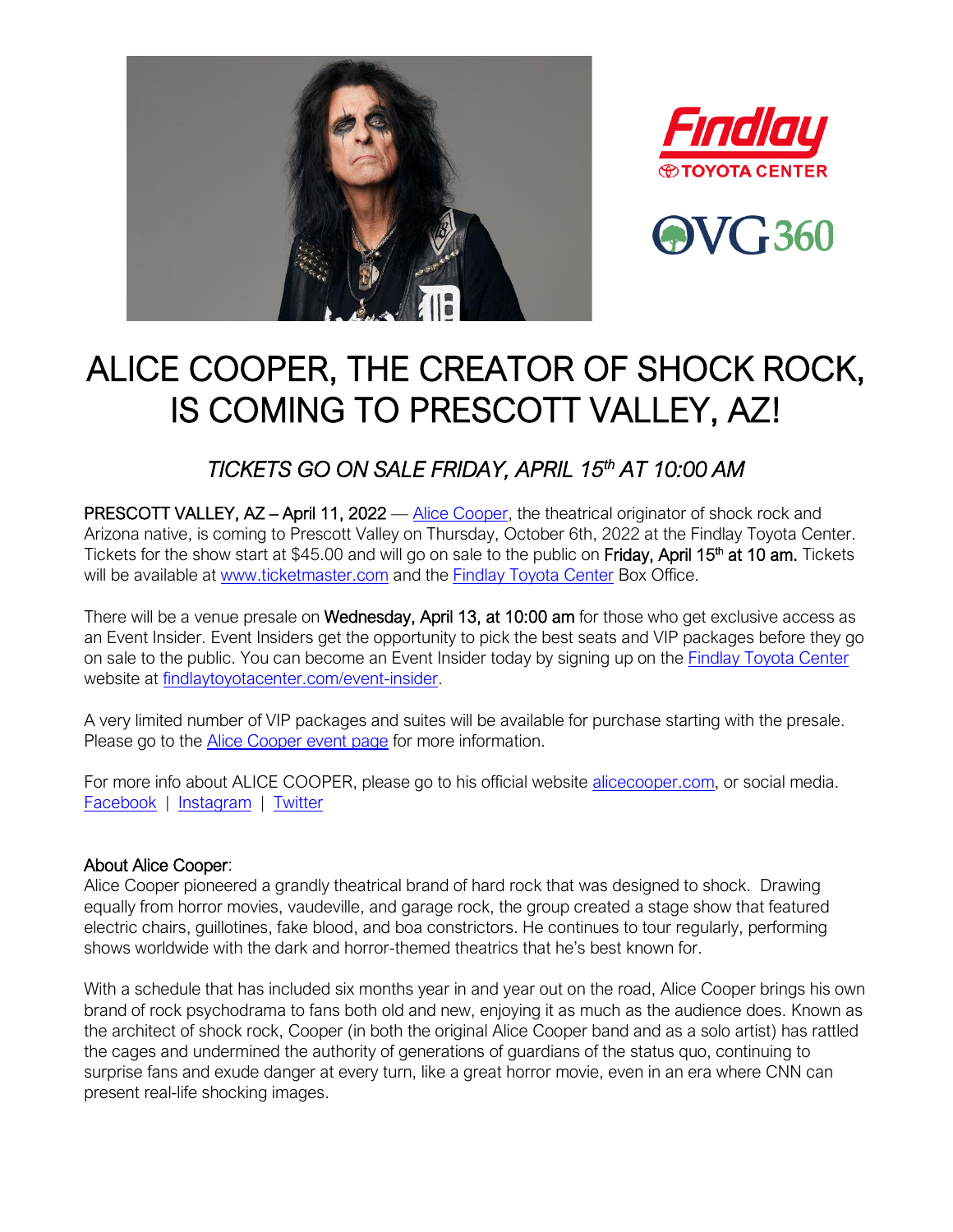As if that wasn't enough, "[Nights With Alice Cooper](http://www.nightswithalicecooper.com/)," Alice's nightly radio show, continues to air in nearly 100 cities in the USA, Canada, Australia, and the UK. The five-hour-long show features his favorite classic rock songs along with his insider anecdotes about many of the artists.

Cooper was born in Detroit Michigan and moved to Phoenix with his family. The Alice Cooper band formed while they were all in high school in Phoenix, and was discovered in 1969 by Frank Zappa in Los Angeles, where he signed them to his record label. Their collaboration with young record producer Bob Ezrin led to the break-through third album "Love It to Death" which hit the charts in 1971, followed by "Killer," "School's Out," "Billion Dollar Babies," and "Muscle of Love." Each new album release was accompanied by a bigger and more elaborate touring stage show. 1974 saw the release of a "Greatest Hits" album, and then Cooper, in 1975, released his first solo album, "Welcome to My Nightmare" in 1975, accompanied by the legendary groundbreaking theatrical Welcome to My Nightmare concert tour.

Associated with that album and tour was the ground-breaking network TV special Alice Cooper: The Nightmare. Other film and television appearances include The Muppet Show, Mae West's last film Sextette, Roadie, Sgt. Pepper's Lonely Hearst Club Band and appearances on The Tonight Show starring Johnny Carson and Tom Snyder's Tomorrow Show. The original band also made an appearance in the movie Diary of a Mad Housewife in 1979, filmed the full-length feature film Good To See You Again Alice Cooper, and Alice appeared in a 1972 episode of The Snoop Sisters.

Alice's solo career skyrocketed in the late 1970's, with a succession of hit singles, including "You & Me," and classic albums, including "Lace and Whiskey" and "From The Inside," and bigger and even more elaborate concert tours.

## About Pepper Entertainment

Established in July of 2006, Pepper (PE) is based in Sioux Falls, SD. As one of the fastest scaling, independent promotions company in the Midwest, PE, collectively, exceeds 25 years of experience spanning a broad scope of industry specialties, such as Live Promotions, Corporate & Private Event Talent Buying, Club & Performing Art Center Programming & Media & Marketing Services. Pepper currently ranks 27th of the Top 100 Worldwide Promoters according to Pollstar Magazine and was nominated in 2020 as Promoter of The Year by *The Academy of Country Music Awards*. Pepper holds offices in Sioux Falls, SD, Minneapolis, MN, and Boise, ID.

## About Findlay Toyota Center

The Findlay Toyota Center is a 6,000-seat venue, located in Prescott Valley, AZ approximately 85 miles north of Phoenix, which serves the Prescott, Sedona, and Flagstaff metro areas. The venue hosts concerts, sporting events, motorsports, and community events. Major events have included Willie Nelson, Dierks Bentley, Mannheim Steamroller, James Taylor, Toby Keith, Chicago, and Stevie Nicks. Learn more at [www.findlaytoyotacenter.com.](http://www.findlaytoyotacenter.com/) Follow us on [Facebook,](https://www.facebook.com/FindlayToyotaCenter/) [Instagram,](https://www.instagram.com/findlaytoyotacenter/) and [Twitter.](https://twitter.com/FindlayCenter)

## About OVG360

OVG360, a division of Oak View Group, is a full-service venue management and hospitality company that helps client-partners reimagine the sports, live entertainment, and convention industries for the betterment of the venue, employees, artists, athletes, and surrounding communities. With a portfolio of more than 200 client partners spanning arenas, stadiums, convention centers, performing arts centers, cultural institutions, and state fairs around the globe, OVG360 provides a set of services, resources, and expertise designed to elevate every aspect of business that matters to venue operators. Service-oriented and driven